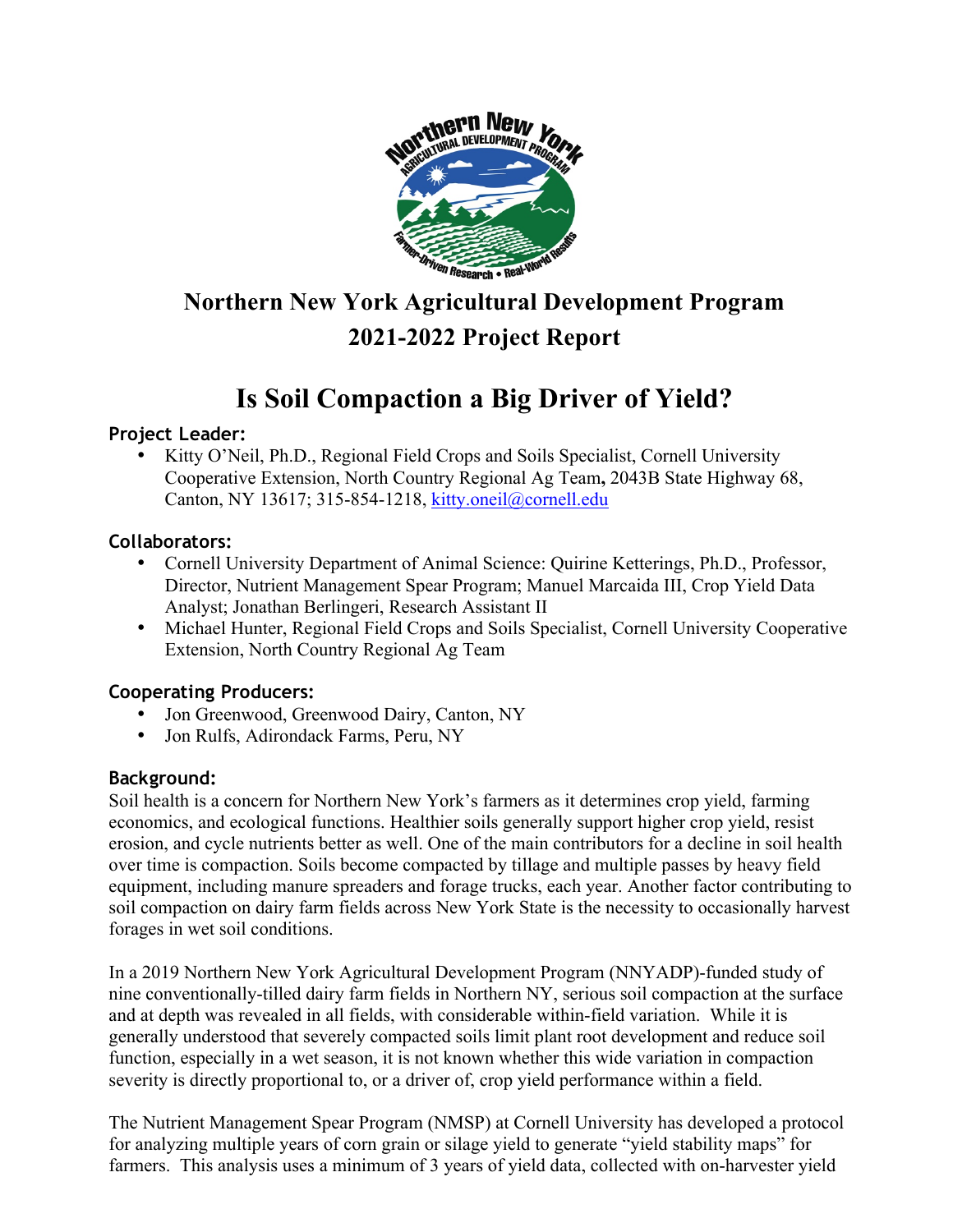monitors, and a data-cleaning and smoothing strategy to map corn yield and yield stability over years into 4 stability zones for each field. Zone Q1 areas are those that yield above the farm average consistently over multiple seasons. Field areas in zone Q4 yield below the farm average consistently across years. Field areas mapped as zones Q2 and Q3 are those which are less consistent year to year but yield above and below average, respectively.

In a related study, also using yield monitor data, the NMSP investigated how much corn yield may be lost on headland areas across 2,648 fields on 63 farms. Using georeferenced corn yield data collected with on-harvester yield monitors, they discovered 90% of fields had significantly lower yields on headlands, and that loss averaged about 15%. Soil compaction was not measured in this study, but, because headlands typically receive above-average field traffic, it is possible that some of this yield loss could result from soil compaction in headland areas.

This NNYADP project in 2021 generated preliminary data to examine whether corn yield over time is related to severity of soil compaction, within a field. The study used yield stability maps based on multiple years of corn silage yield for 4 dairy farm fields on 2 NNY farms.

### **Methods:**

Yield stability maps were generated by the NMSP lab for 2 fields on each of 2 NNY dairy farms using corn silage yield monitor data over multiple years and whole farm corn silage yield averages and variability. All fields sampled in this study were in corn in 2021. Fields are described in Table 1. This project focused on comparing soil compaction severity in yield stability zones Q1, Q3 and Q4.

Five plot areas were selected within each of the 3 yield stability zones. Plot locations were selected where the surrounding 3,000 square yards were within the same yield zone. Each plot center was located using a handheld GPS unit (GPSMap 64st, Garmin International, Inc., Olathe, KS USA). At each plot, 24 soil penetrations were conducted within a 39.4 ft radius using a digital penetrometer that stored soil resistance pressure data on board (Penetrologger with GPS, Eijkelkamp Soil and Water, Giesbeek, Netherlands, hardware v. 6.00, software v. 6.03). Soil penetration resistance pressure was measured and recorded at 0.39" (1.0 cm) intervals to a depth of 12.6" (32 resistance pressure measurements per penetration). This digital penetrometer was equipped with a standard  $0.44$ " diameter (1 cm<sup>2</sup>)  $60^{\circ}$  cone appropriate for penetration-resistant mineral soils.

Data from 360 penetrations were collected on each of 4 cornfields in October and November 2021. An individual penetration was complete when a depth of at least 12.6" was reached or when soil became impenetrable by the penetrologger tool without encountering a stone. Stones were encountered on a high percentage of penetrations in most plots. When a penetration obviously intersected a stone, data was discarded, and the penetration was repeated within a distance of 1-2 ft. Penetration to 12.6" was sometimes not possible, due to high soil resistance. Maximum resistance measured was about 1,130 PSI across all 4 fields. Composite soil samples were simultaneously collected from each field to record soil moisture. Saturated or nearly saturated soils are unsuitable for such measurements so time was allowed for adequate drainage and drying following frequent rains during October and November 2021.

JMP statistical software (JMP Pro 16.2.0, SAS Institute) was used to calculate and compare soil penetration resistance across 3 yield stability zones. Each individual penetration yielded a resistance curve with 32 data points. Figure 1 depicts one individual penetration resistance curve.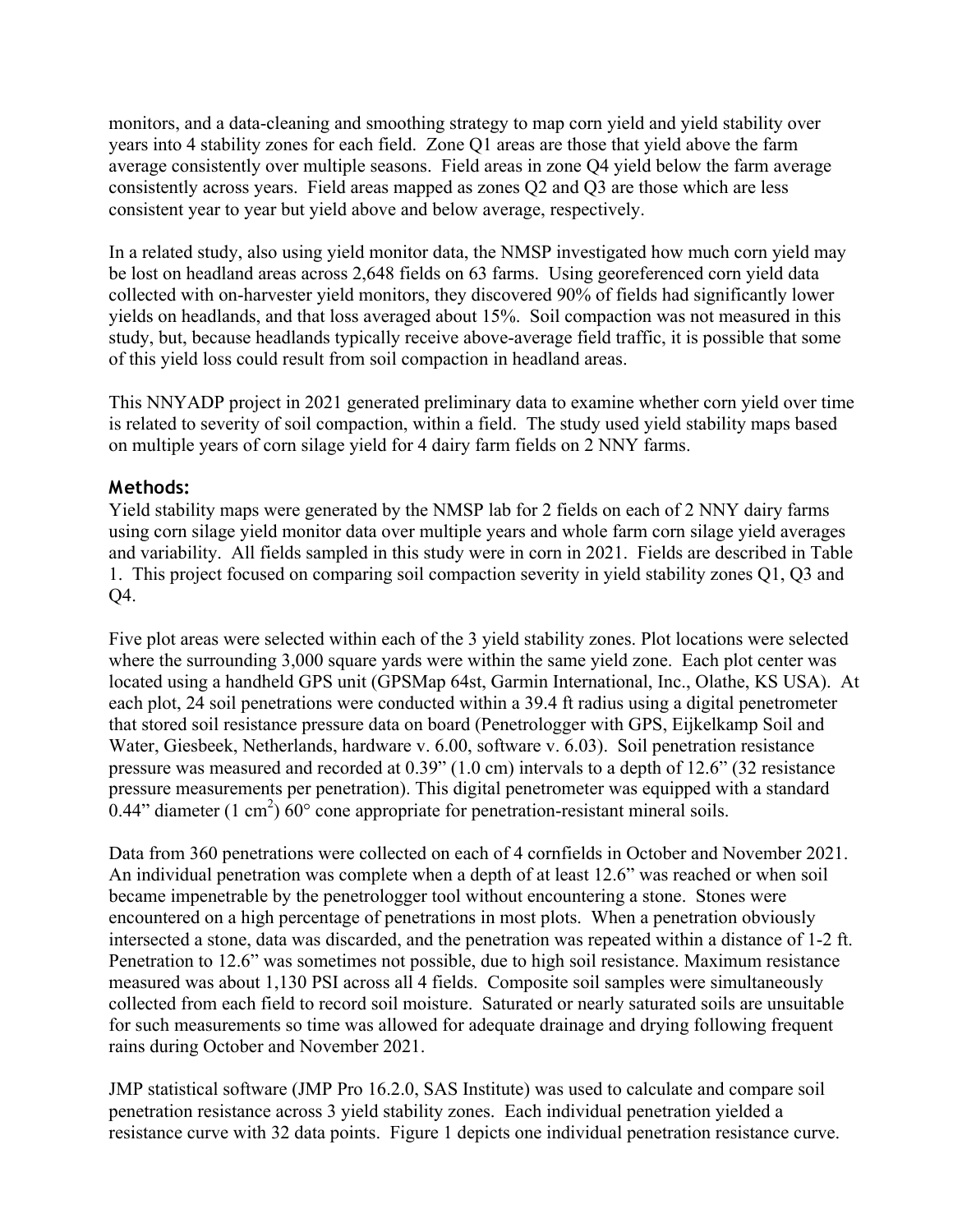| Field          | Soil Type(s)                                                                                                                                                                                         | Acres | Cobbles,<br>Rock<br>Fragments <sup>1</sup> | Overall<br>Slope     | Elevation<br>Change | Moisture<br>content at<br>sampling,<br>W/W |
|----------------|------------------------------------------------------------------------------------------------------------------------------------------------------------------------------------------------------|-------|--------------------------------------------|----------------------|---------------------|--------------------------------------------|
| B              | Appleton Loam, Bombay Loam,<br>Roundabout Silt Loam, Northway<br>Loamy Fine Sand, Pipestone Fine<br>Sand, Covert Loamy Sand                                                                          | 24    | $0 - 10\%$                                 | East-<br>facing      | 110'                | 21%                                        |
| $\overline{F}$ | Hogansburg Loam, Malone<br>Loam, Stockholm Loamy Fine<br>Sand, Hailesboro Silt Loam,<br>Swanton Fine Sandy Loam,<br>Muskellunge Silty Clay Loam,<br>Elmwood Fine Sandy Loam,<br>Adjidaumo Silty Clay | 72    | $0 - 13%$                                  | Southeast<br>-facing | 30'                 | 18%                                        |
| M              | Tonawanda Silt Loam, Amenia<br>Fine Sandy Loam, Bombay<br>Gravelly Loam                                                                                                                              | 71    | $0 - 5\%$                                  | Northeast<br>-facing | 80'                 | 20%                                        |
| $\mathbf{P}$   | Grenville Loam, Malone Loam,<br>Hogansburg Loam, Swanton Fine<br>Sandy Loam                                                                                                                          | 45    | $0-13%$                                    | North-<br>facing     | 15'                 | 19%                                        |

**Table 1. Descriptions of 4 commercial farm fields used for collection of soil penetration resistance measurements in fall of 2021; Soil Compaction Project, NNYADP, 2021.**

1 presence of rock fragments and cobbles in the surface 12", exclusive of gravel, from USDA official soil descriptions

Resistance is typically low near the surface and often increases to a local maximum at a depth of 5" to 9" and then increases again to an overall maximum near a depth of 10-12.6". Individual penetration resistance curves varied greatly in this study, however.

To analyze and compare data between yield zones, resistance data from individual penetrations was summed over meaningful ranges to permit integrated, simple ANOVA variance calculations. Total resistance over depth ranges of 0-4", 4-9" and 9-12.6" was calculated to represent surface, middle 'plow pan' and below 'plow pan' subsets for ANOVA analysis. When complete penetration to a 12.6" depth was impossible, a pressure of 1150 PSI (slightly higher than the highest resistance pressures of 1130 PSI measurable in this study) was artificially entered for those unpenetrated depths, to permit subsequent calculations and meaningful comparisons of summed pressures. Maximum resistance observed within each depth range was also compared across yield zones within each field. The resistance pressure curve example in Figure 1 shows that, for this individual measurement, penetration beyond 11.5" was not possible, and 1150 PSI was artificially used for the last 4 measurement intervals for that penetration.

#### **Results:**

Soil penetration resistance results are summarized in Figures 2 and 3. Figure 2a depicts average total resistance encountered, summed across 32 depth intervals from 0" to 12.6" for each yield stability zone within each farm field in this study. Figure 2b shows the average maximum penetration resistance encountered from 0" to 12.6" for each yield stability zone within each field. Average total and maximum resistance yield zone means with different letters, within a field, are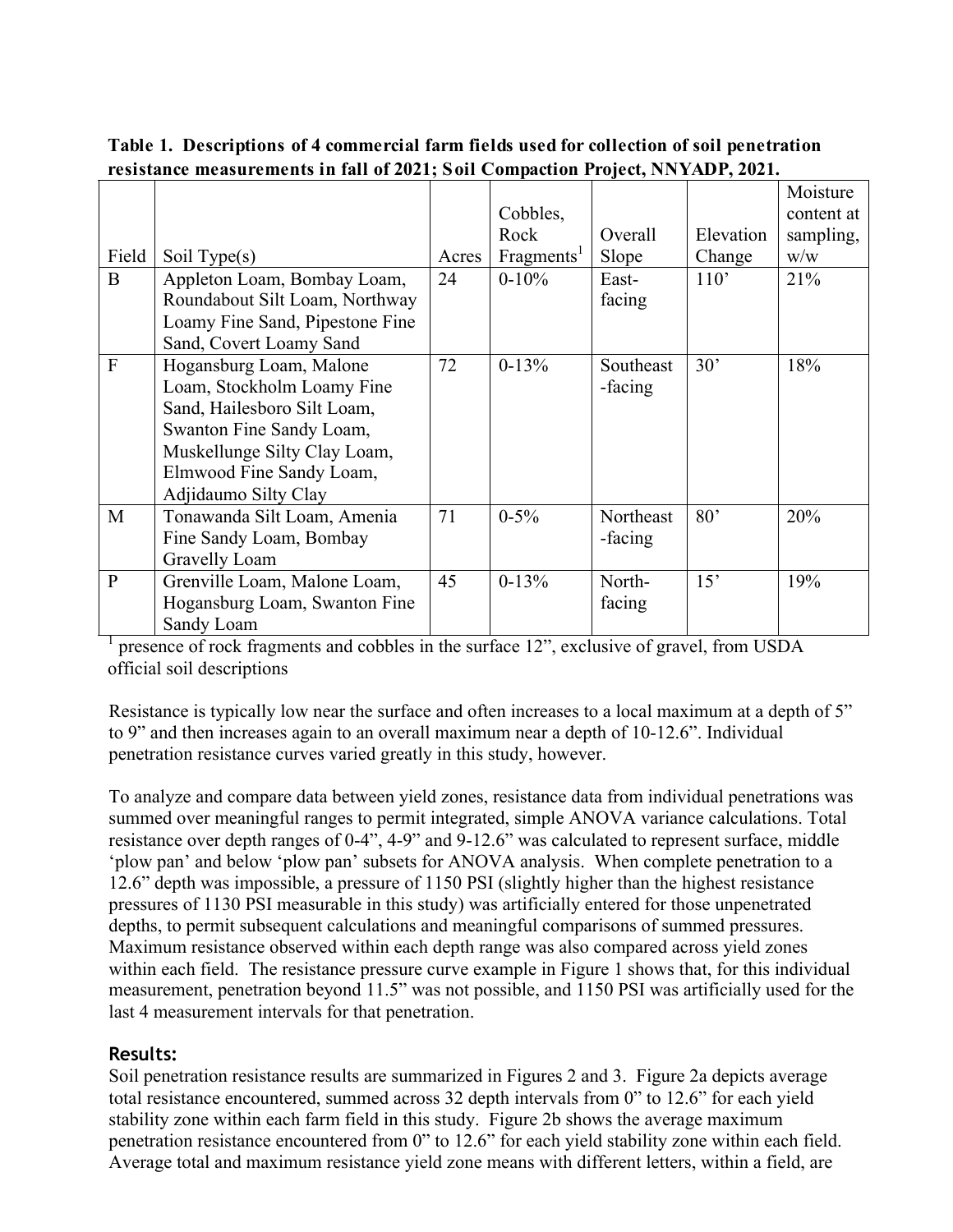

**Figure 1. Example of soil penetration resistance pressure data, in PSI, collected from one individual 12.6" soil penetration in this study; Soil Compaction Project, NNYADP, 2021. Penetration resistance pressure was recorded at 0.39" (1.0 cm) intervals to a depth of 12.6" (32 resistance pressure measurements per individual penetration).**

significantly different  $(P \le 0.05)$ . Yield zones with a significantly greater total resistance are more compacted than those with lower total maximum resistance means.

Figure 2a shows that, in all 4 fields in this study, penetration resistance measured in yield stability zone Q1, representing field areas with consistently-higher-than-farm-average corn silage yields, was significantly lower than yield stability zone Q4, which represents field areas with consistentlylower-than-farm-average corn silage yields. Q1 zone averaged about 21% lower total penetration resistance than Q4 over the 12.6" range. In these 4 fields, total penetration resistance measured in yield stability zone Q3 was somewhat intermediate compared to Q1 and Q4. In 2 fields, Q3 total resistance was statistically similar to Q1 and in 2 fields it was similar to Q4. On average, Q3 resistance was about 13% lower than for Q4, across all 4 fields.

Maximum soil penetration resistance pressure results from 0" to 12.6" are depicted in Figure 2b. Average maximum resistance encountered for all fields and yield stability zones ranged from 403 PSI to 822 PSI across these 4 fields. It should be noted that, using the method of penetrometer measurement implemented in this study, a soil resistance of 300 PSI is considered to be the maximum soil resistance that plant roots may penetrate. Average maximum penetration resistance, occurring anywhere between 0" and 12.6" depth, for all yield zones in all fields in this study was greater than 300 PSI.

Figure 2b shows that, in all 4 fields in this study, maximum resistance pressures measured in yield stability zone Q1, representing field areas with consistently-higher-than-farm-average corn silage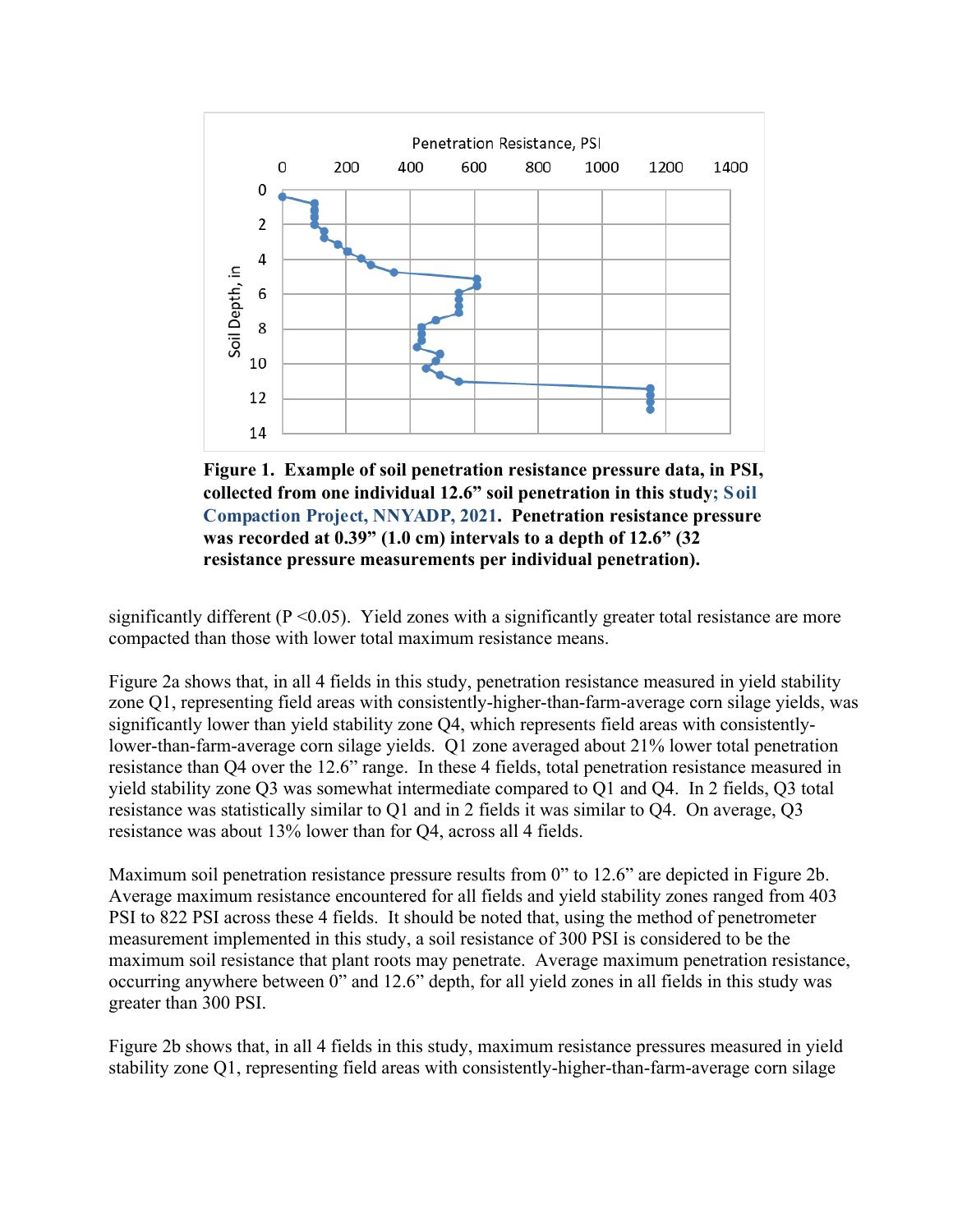![](_page_4_Figure_0.jpeg)

**Figure 2. a) Total resistance encountered (PSI) from 0" to 12.6" depth by yield zone (Q1, Q3 and Q4) within each of 4 commercial farm fields (B, F, M and P). b) Maximum resistance encountered (PSI) from 0" to 12.6" depth by yield zone within each field. c) Total resistance encountered (PSI) from 0" to 4" depth by yield zone within field. d) Maximum resistance encountered (PSI) from 0" to 4" depth by yield zone within field. Error bars represent standard error of each mean. A, B, C Key: significant differences among yield zones within a field grouping (P <0.05, significance levels are listed in tables) are indicated with different letters. Soil Compaction Project, NNYADP, 2021.**

yields, were significantly lower than those measured in yield stability zones Q4, which represent field areas with consistently-lower-than-farm-average corn silage yields. Results found in Q3 zones were again intermediate. In field F, maximum penetration resistance over all depths measured was similar to Q1, but for the other 3 fields Q3 maximum resistance was similar to Q4 maximums. Overall, Q1 maximum resistance encountered was about 18% lower than for Q4. Q3 maximum resistance averaged about 7% lower than for Q4 across 4 fields in this study.

Results shown in Figures 2c and 2d depict total resistance and maximum resistance in just the 0" to 4" depth (10 measurement intervals) for 3 yield zones in the 4 fields sampled. Surface soils across the 4 fields were less compacted, on average, than deeper layers and some significant differences between yield zones are apparent, across fields. Surface soils are often less compacted than deeper layers on farmed fields, due to regular loosening of soil density with tillage operations. Tillage can also cause surface soils to be subject to compaction by rainfall, however, causing surface crusting. No crusting was observed in the 4 fields included in this project. The Q1 zones showed lower total resistance and maximum resistance than the Q4 yield stability zones in 3 of the 4 fields sampled. In those 3 fields (B, F and M), Q3 total and maximum resistance was similar to Q1 results, but not uniformly. In field P, Q3 total and maximum resistance pressures were significantly lower than for both Q1 and Q4 zones.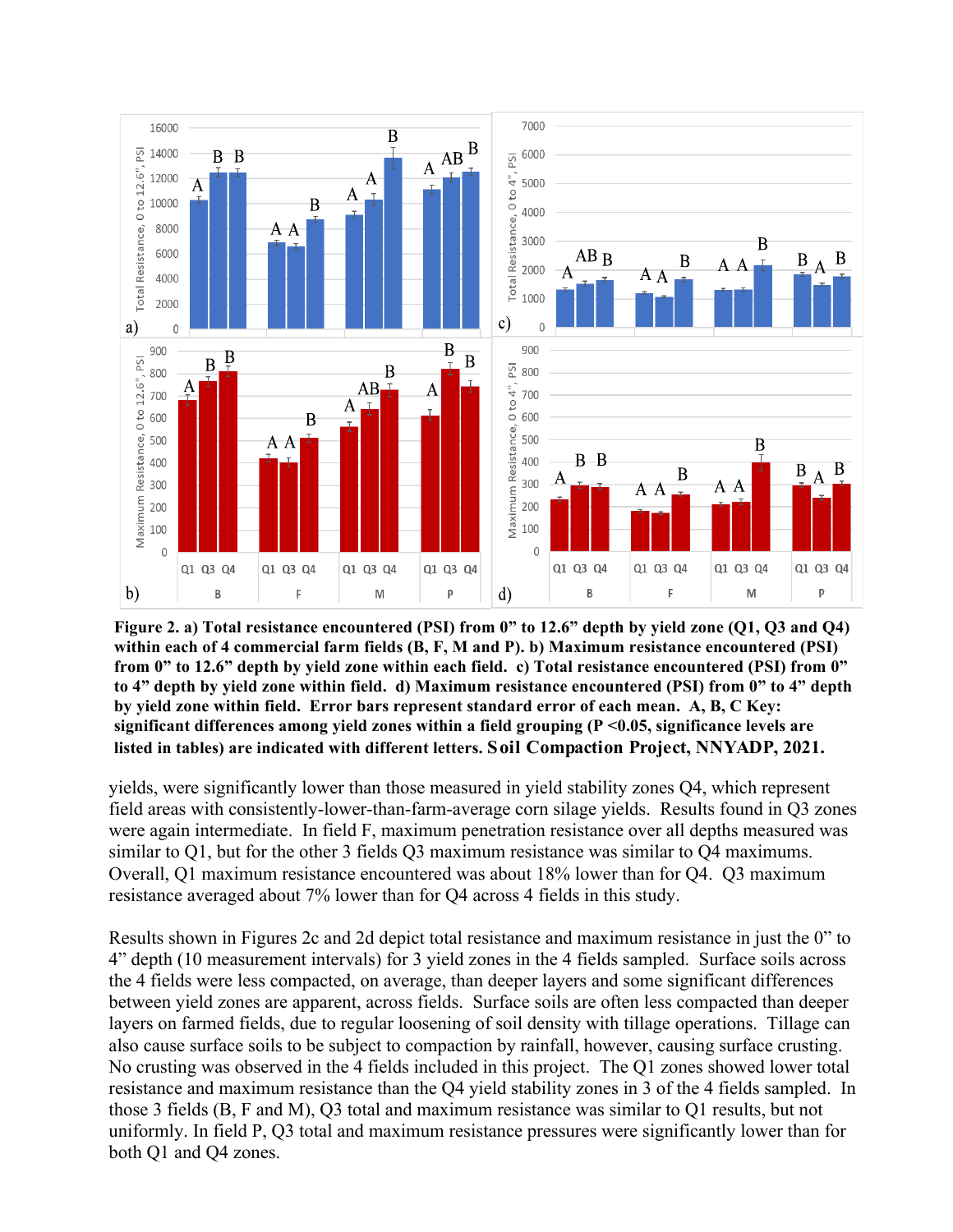![](_page_5_Figure_0.jpeg)

**Figure 3. a) Total resistance encountered (PSI) from 4" to 9" depth by yield zone (Q1, Q3 and Q4) within 4 commercial farm fields (B, F, M and P). b) Maximum resistance encountered (PSI) from 4" to 9" depth by yield zone within field. c) Total resistance encountered (PSI) from 9" to 12.6" depth by yield zone within field. d) Maximum resistance encountered (PSI) from 9" to 12.6" depth by yield zone within field. Error bars represent standard error of each mean. A, B, C Key: significant differences among yield zones within a field grouping (P <0.05) are indicated with different letters. Soil Compaction Project, NNYADP, 2021.**

Total and maximum penetration resistances measured in the 4-9" and 9-12.6" depths are shown in Figures 3a, 3b, 3c and 3d. Figure 3a depicts total resistance encountered, summed across 12 measurement intervals from 4" to 9", for each yield stability zone within each farm field in this study.

Figure 3b compares the maximum penetration resistance encountered over that same 4-9" depth range for 3 yield stability zones within each field. The 4-9" depth range is expected to include any highly compacted "plow pan" layer in these conventionally-managed fields.

Figure 3a shows again, in all 4 fields in this study, penetration resistance measured in yield stability zone Q1, representing field areas with consistently-higher-than-farm-average corn silage yields, was significantly lower than in yield stability zone Q4, which represents field areas with consistentlylower-than-farm-average corn silage yields. Q1 zone averaged about 22% lower total penetration resistance than Q4 over this "plow pan" range.

In 3 of the 4 fields, total penetration resistance measured in yield stability zone Q3 was statistically similar to Q1. In field B, Q3 total resistance was statistically similar to Q4. On average, Q3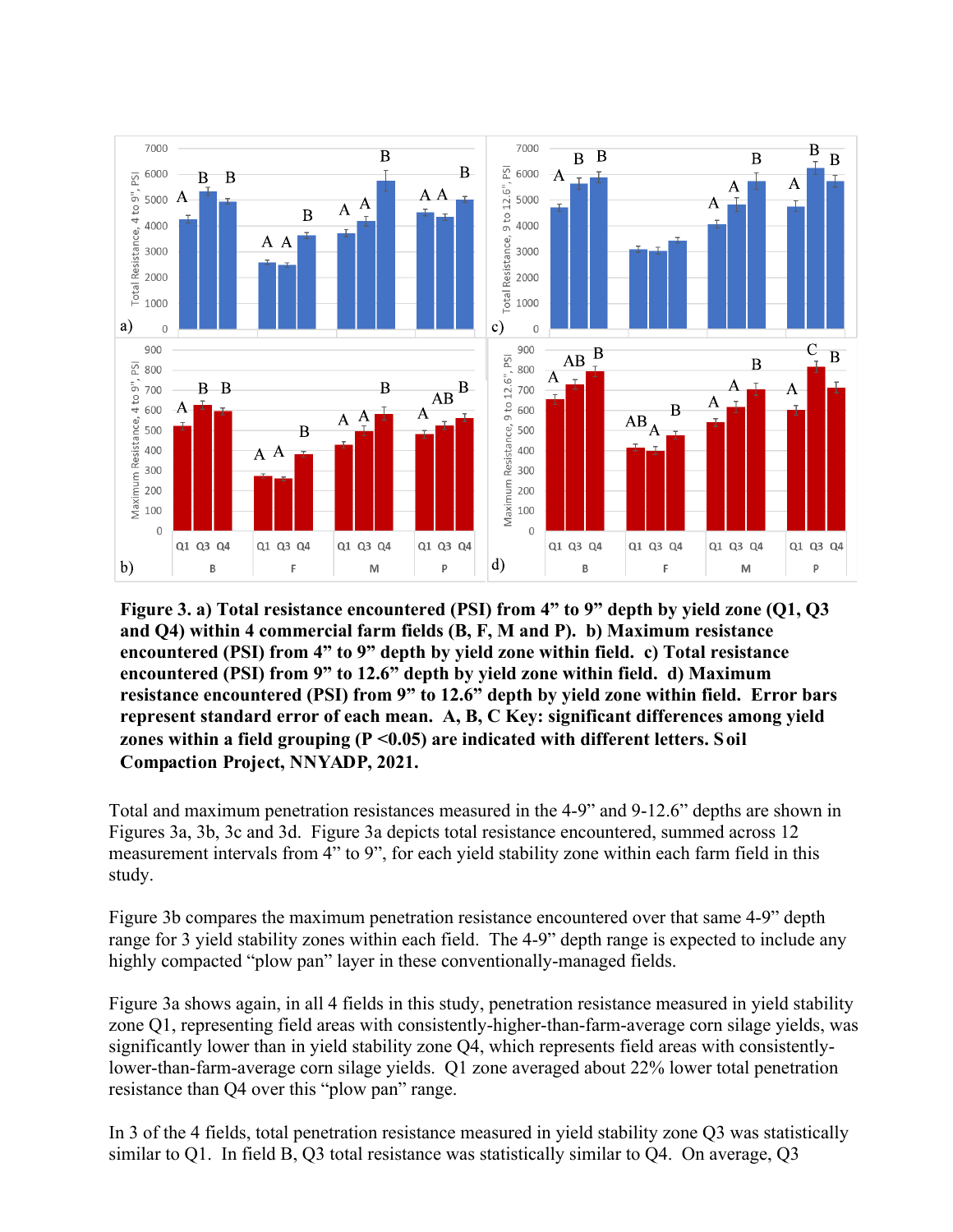resistance was about 16% lower than for Q4, across all 4 fields. Figure 3b depicts maximum penetration resistance measured over the 4-9" depth and reveals a similar result. For all 4 fields, Q1 compaction is lower than for Q4 zones with Q3 most statistically similar to Q1 in 3 of 4 fields.

Average soil penetration resistance pressure in the "plow pan" depth was greater than for the 4" surface layer in all yield zones in all fields.

Results shown in Figures 3c and 3d illustrate total resistance and maximum resistance in the deepest layer sampled in this study, the 9-12.6" depth (10 measurement intervals) for 3 yield zones in the 4 fields sampled. Across the 4 fields sampled, on average, this deeper layer was the most resistant to penetration and significant differences between yield zones are apparent, within fields. It is important to note, that if a layer was impenetrable with the penetrometer tool, it was most often within this 9-12.6" layer.

The artificial resistance measurement of 1150 PSI was used for total and maximum resistance calculations most often for the 9-12.6" depths. Some artificial bias is possible, upward or downward as a result, as real resistance beyond the impenetrable layer is not known. Q1 total resistance for this 9-12.6" depth was significantly lower than for Q4 in 3 of the 4 fields studied. Total summed resistance over this below 'plow pan' layer in the Q3 zone was again intermediate compared with Q1 and Q4, and statistically similar to either Q1 or to Q4 in each field. Total resistance was statistically similar across yield zones for field F. Average maximum resistance pressures in this below 'plow pan' layer for yield zones with each field are compared in Figure 3d. Again, maximum resistance is significantly lower for Q1 zones than Q4 zones in 3 of the 4 fields with Q3 resistance pressures appearing to be more variable.

#### **Conclusions/Outcomes/Impacts:**

This study on Northern New York farms has revealed a relationship not previously known between soil compaction and yield. Soil compaction, measured in this study as resistance to a standard penetrometer, is considered to be one of the most serious environmental problems caused by conventional agriculture because it limits soil functions and health and also crop productivity. Soil compaction is form of soil degradation and is difficult for farms to detect and evaluate, mainly because it is difficult to observe from above the soil surface. This study discovered a significant relationship between yield stability zone and soil compaction within fields. Compaction from 0" to 12.6" depths, measured with a standard penetrometer, was serious across all yield zones in all fields, but was more severe in the consistently lower-yielding Q4 zone than in the highest yielding Q1 zone. It is likely that the causes of yield reduction for Q3 and Q4 zones, in comparison to Q1 zones, may be numerous and variable across fields or years, but one potential cause may be increased soil compaction as revealed in this study. This data will be further analyzed, in conjunction with other data from these same fields, to provide more understanding of this relationship between soil compaction, and soil health, with yield stability across years.

### **Outreach:**

Now, that this study has revealed a relationship not previously known between compaction and yield, the topic is likely to generate more interest. A factsheet and articles will be written summarizing this study, in conjunction with other related findings in NNY, NYS and beyond. Project results and recommendations for solving soil compaction will be presented and discussed at upcoming producer meetings in 2022 and beyond.